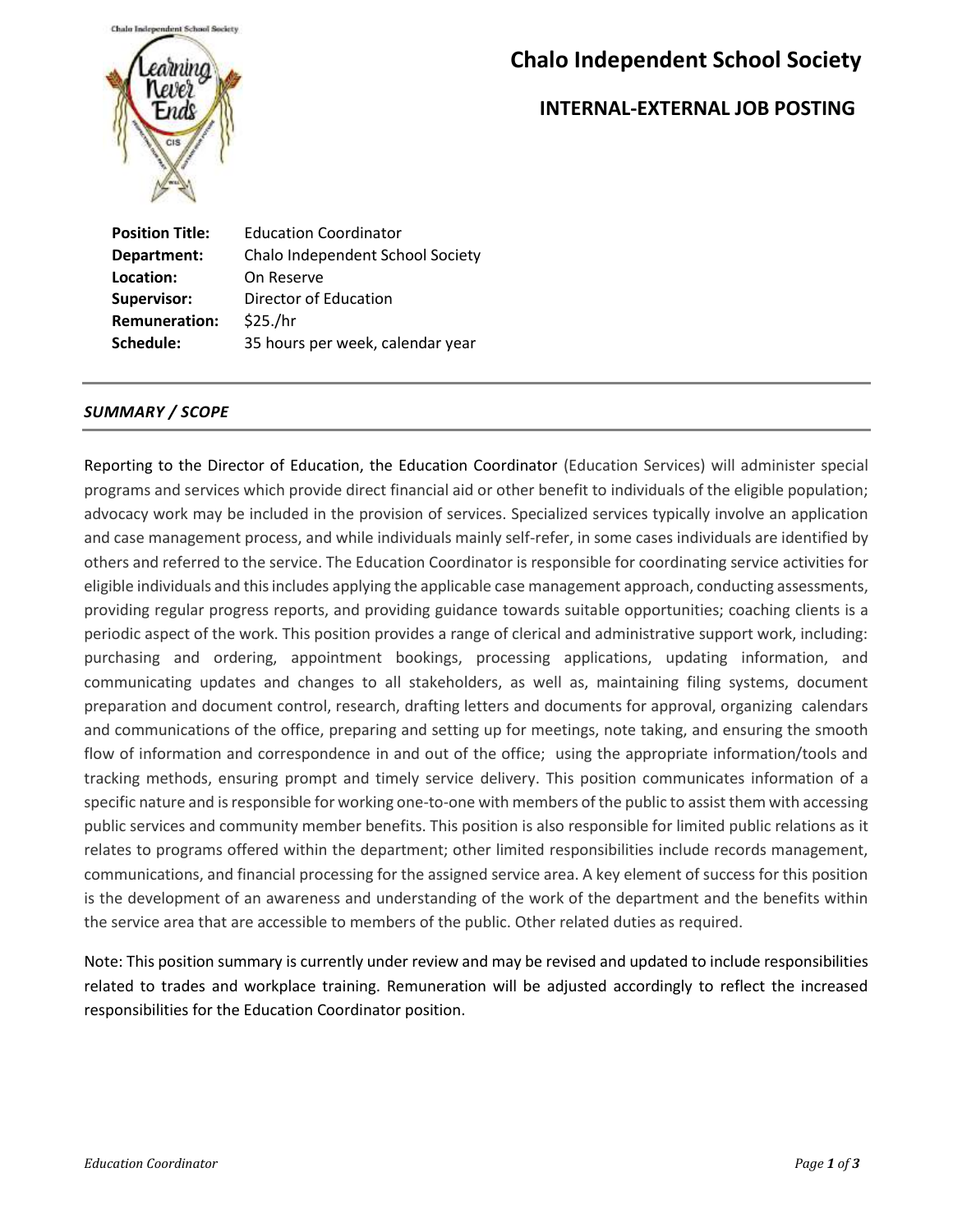

# **Chalo Independent School Society**

### **INTERNAL-EXTERNAL JOB POSTING**

#### **Candidate Profile:**

The Education Coordinator is a professional, ethical and responsible individual who ensures confidentiality of information, and adheres to policies and procedures, and works with other staff to form a positive and supportive team atmosphere. The Education Coordinator has good interpersonal skills including good listening skills to listen to requests for information and to ask questions to gather all necessary information ensuring understanding for accurate processing of requests. The Education Coordinator has good written and verbal communication skills and communicates with any employee or senior staff member from any department, and regularly communicates with and assists members of the public in accessing services and is responsible for exercising sound judgment within policy guidelines.

#### *COMPETENCIES*

- Organizing and Coordinating Time Management Customer Service
	-
- 

#### *MINIMUM QUALIFICATIONS*

- Mature individual of professional presentation, and graduated from high school, or high school equivalent.
- Three (3) years demonstrated progressive experience in administrative/executive support role.
- Proficient skills in MS Office Suite applications, internet, email and basic knowledge of database management technologies and knowledge regarding remote access and operation connectivity.
- Excellent communication skills (written and oral); ability to build and maintain relationships with members and leaders and effectively liaise with diverse groups and a range of individuals, remotely and in person, in a professional manner.
- Strong interpersonal skills and ability to interact with internal and external stakeholders.
- Ability to use good judgment, handle competing priorities and meet deadlines.
- Keyboarding proficiency with few errors
- Highly organised and detail orientation.
- Able to clear a criminal record check.
- Valid Class 5 Drivers License and clean driver's abstract.

#### *DESIRED QUALIFICATIONS*

The following are considered assets: